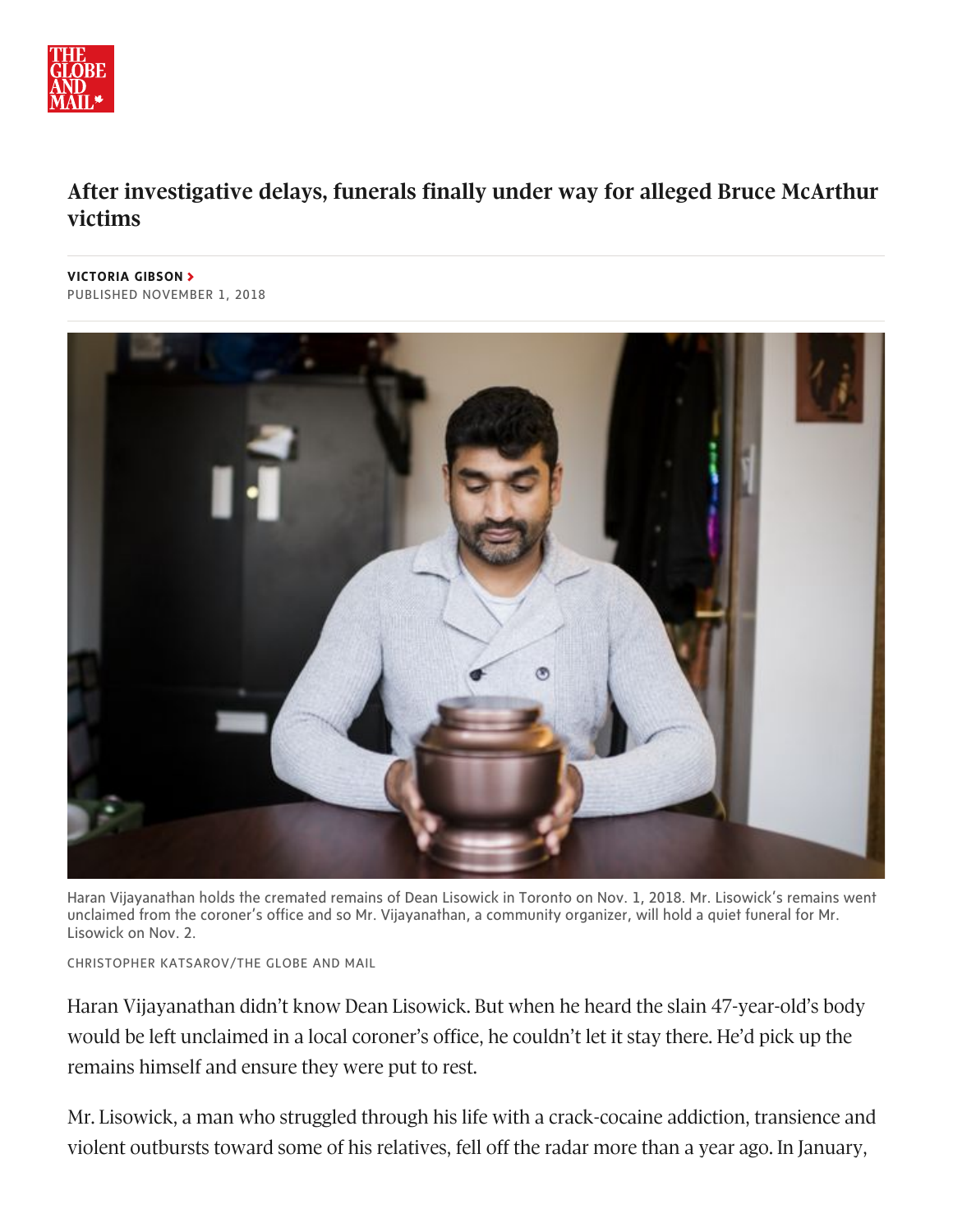police listed his name among the grim ranks of eight men allegedly slain by 67-year-old Bruce McArthur.

But, as with the seven other men, a funeral for Mr. Lisowick would have to wait. For most of 2018, police searched for remains, pathologists and coroners examined and identified them and lawyers from both the Crown and defence teams probed for information they'll need for trial. Finally, this fall, all the requisite sign-offs came together and the bodies were released to the families.

So began the chapter of funerals, at last – of burials, cremations and some degree of closure – for those who knew Andrew Kinsman, Selim Esen, Kirushna Kumar Kanagaratnam, Soroush Mahmudi, Abdulbasir Faizi, Majeed Kayhan and Skandaraj Navaratnam.

## **Related:** The eight lives taken from Toronto's Gay Village

Mr. Lisowick's remains, however, went unclaimed from the coroner's office. That's when Mr. Vijayanathan, a community organizer who has spoken out for LGBTQ+ communities throughout the McArthur case, offered to help. On Friday, he will hold a quiet funeral for Mr. Lisowick at the St. James Cemetery. "There was just too much trauma there," Mr. Vijayanathan said of the situation for Mr. Lisowick's relatives. He's been in touch with the family and said he's doing this to support them, as well.

Coming to terms with the men's deaths, for all the families, is a painful task. "I can't even imagine putting myself into their shoes," lead investigator Detective Sergeant Hank Idsinga said during a recent phone call. Some families were receiving dismembered remains; others, skeletons.

"It's certainly tough enough to deal with when you have a loved one or a family member that's been killed, let alone killed in the way that we're alleging has happened. But then, to receive those remains back in the state that they're going to be in?"

On a Saturday in mid-October, around 40 of Mr. Mahmudi's loved ones squeezed into his old home, to mourn, pray and share a meal – prepared by his widow, Fareena Marzook, Ms. Marzook, who came to Canada from Sri Lanka, assembled kebabs, curries and sweets from Mr. Mahmudi's native Iran.

A collection of friends and family said prayers together for Mr. Mahmudi, as Ms. Marzook does each day. Her late husband's remains were buried five days earlier, more than three years after he disappeared. Flowers now fill the apartment and she keeps a photograph of Mr. Mahmudi on display in the bedroom that now belongs to her alone. Every day, Ms. Marzook said, "I see him."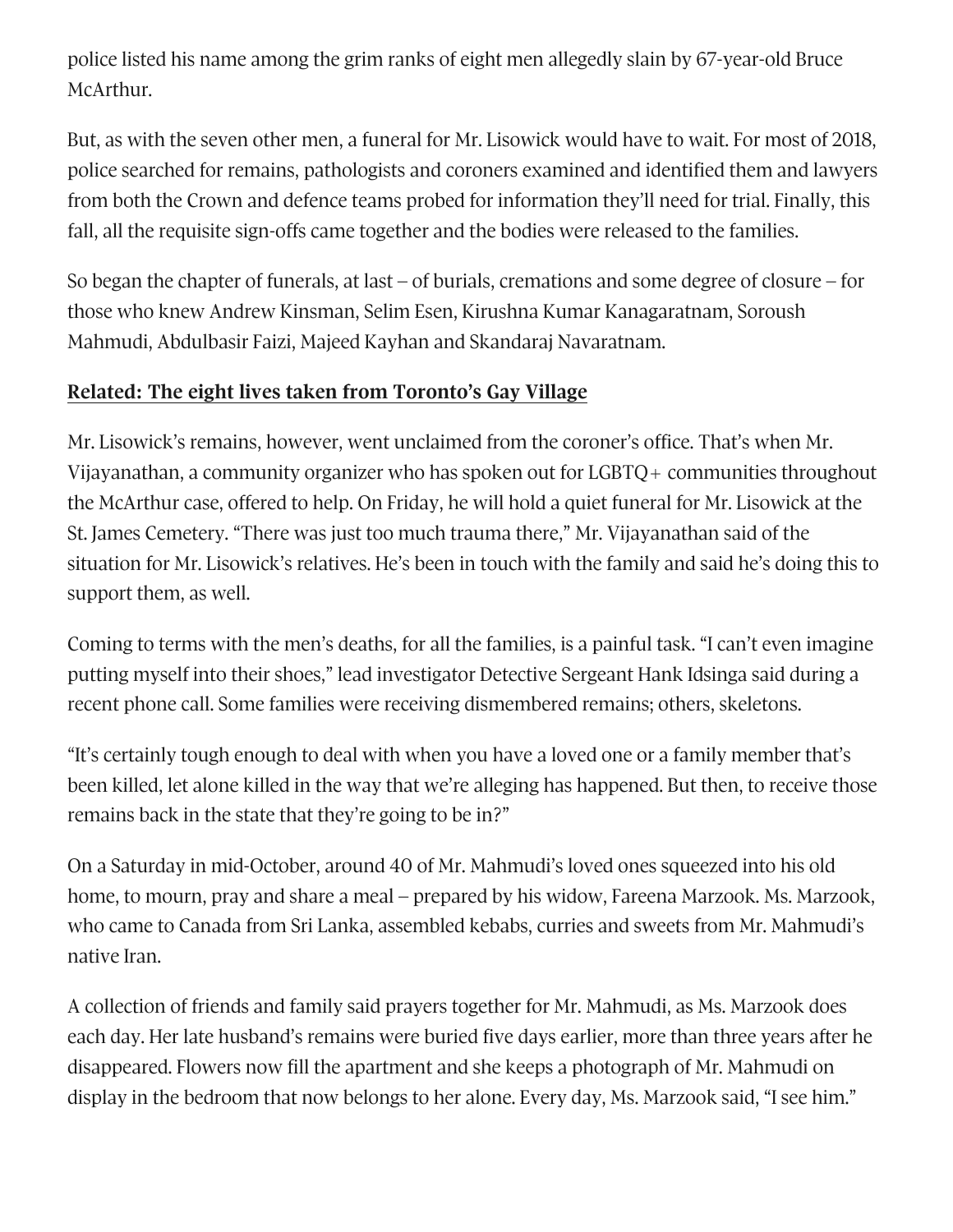Mr. Esen's funeral also took place in mid-October. The family bypassed tradition, in favour of a ceremony they thought reflected Mr. Esen's life. Although the funeral was held in a local church, there was no religious sermon, and close friends in the LGBTQ+ community gave the opening remarks. "This was in tune with him," older brother Ferhat Cinar said.

Mr. Cinar was one of several family members who flew in from overseas for the funeral. It was an expensive pursuit – brothers, nephews and nieces in Turkey couldn't afford to make the trip – but it was important to the family to hold the ceremony where Mr. Esen lived out his final years. When Mr. Cinar heard of his brother's death, he said he felt helpless.

"It was devastating. I can't find the words that describe the feeling," Mr. Cinar said. "Then, I started reading about lovely stories by his friends who knew him, spent time with him, supported him and shared beauties of life with him. First thing that came to my mind was going to the place where he lived, meet his friends and talk about my brother."

He shared stories with The Globe and Mail about his brother pausing his education to work and support their family, then going back to school to finish a degree in sociology and philosophy. He saw courage in his brother's life as a gay man, especially back in Turkey.

As with Mr. Esen and Mr. Mahmudi, many of the slain men immigrated to Canada. After the remains were released, several families debated if, and how, they should bring their loved one back home. But that option was expensive, Mr. Vijayanathan said, and would likely have been difficult to organize given the condition of the remains. So, all of the funerals so far have been held in Canada, although some families from abroad are electing to bring a container of ashes home.

Mr. Vijayanathan is assisting six of the eight families as they navigate the anguished process of laying their sons, husbands, brothers and nephews to rest. He launched a GoFundMe campaign to offset extra costs, although it hasn't raised as much as he'd hoped so far. The goal was to raise \$60,000 to give each family \$10,000. Right now, he's raised enough to give each of them around \$550. He believes some are also likely to need help dealing with the psychological reverberations of their loved ones' death.

"Was that person at peace when they died? That's what we normally ask if someone died in a hospital or at home," Mr. Vijayanathan said. "But those are the kinds of questions these families don't have answers to. Was he aware; was he awake when this happened?

"It's heartbreaking and wrenching to listen to them ask me that question, and I have no answer."

Markham resident Rohit Jayaprakash separately transferred more than \$5,000 from a different GoFundMe campaign to the Sri Lankan family of Mr. Kanagaratnam several months ago.